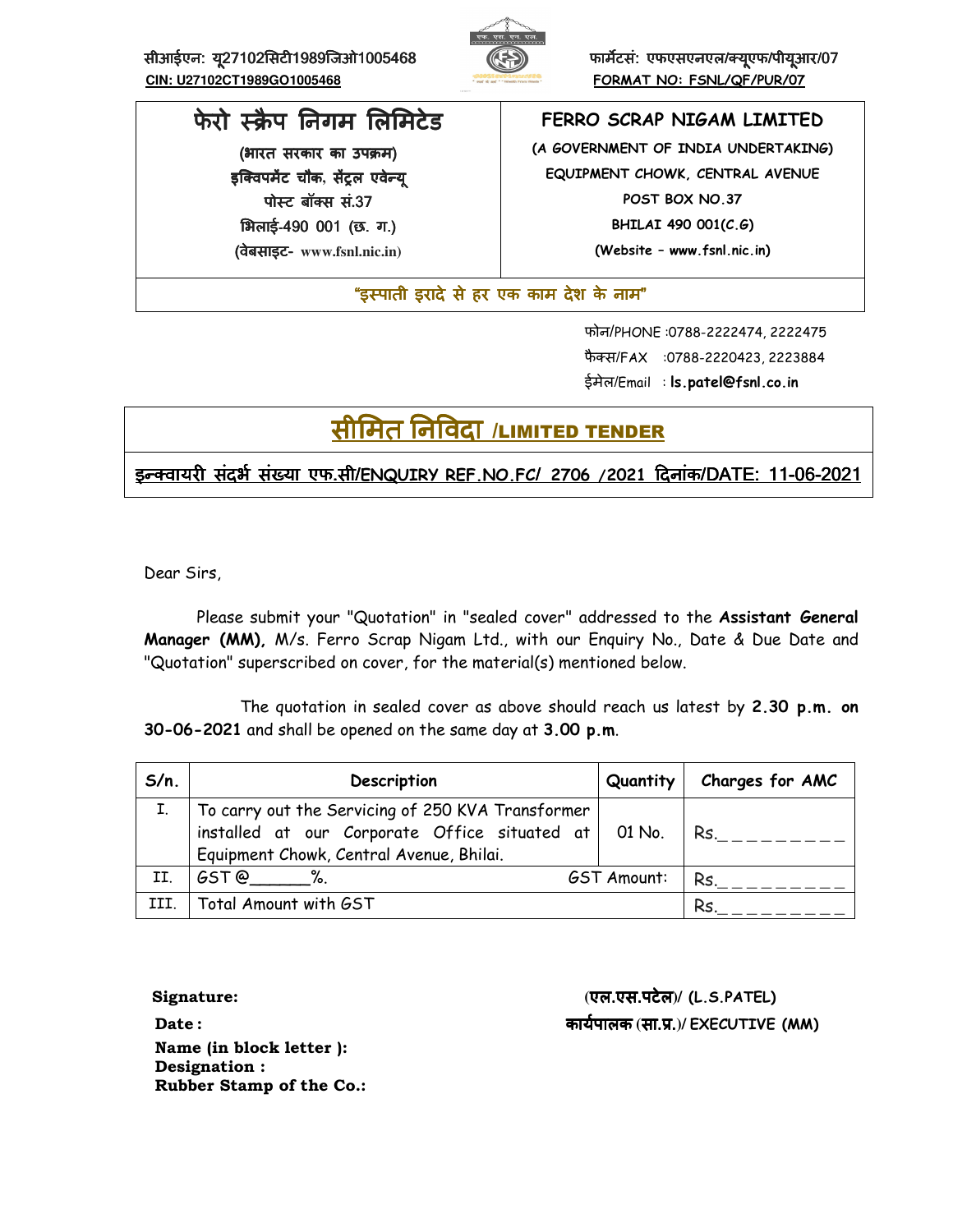

# **Scope of Work:-**

## **Maintenance of 250 KVA, 11KV/ 440V Transformer:-**

- a) Filtration of transformer oil and top up oil if required, up to desired level.
- b) Repairing of LT and HT terminals.
- c) Lifting of top cover.
- d) Changing of rubber gasket.
- e) Filling of top cover after checking of change over terminals.
- f) Filling of new silica gel in breather.
- g) Cleaning and painting of outer body of transformer.
- h) Replacement of LT and HT connection brass studs and nut with washers if found worn out.

# Note :-

- 1. All the necessary safety appliances, tools and tackles will be provided by successful tenderer.
- 2. Necessary shut from BSP substation to do the maintenance job will be taken by FSNL.
- 3. The **terms & conditions** are shown in the separate **Annexure-I** enclosed herewith and confirm each point in your quotation.
- 4. Bidders may visit our Corporate Office between **9 am to 5 pm on working days** (except **2nd** & **4th** Saturdays and Sundays) for any clarification before submitting the offers.
- 5. **Each page should be signed by authorised signatory of the tenderer and name & designation should be mentioned along with rubber stamp/seal of the tenderer as a token of acceptance.**

Note:- Interested vendors for the item/job mentioned in this tender can apply for vendor registration by submitting vendor enlistment form available in our website www.fsnl.co.in for future participation in tenders after enlistment. Vendors who are already enlisted with FSNL can only participate in this tender.

> **(**एल.एस.पटेल**)/ (L.S.PATEL)** कायEपालक **(**सा.L.**)/ EXECUTIVE (MM)**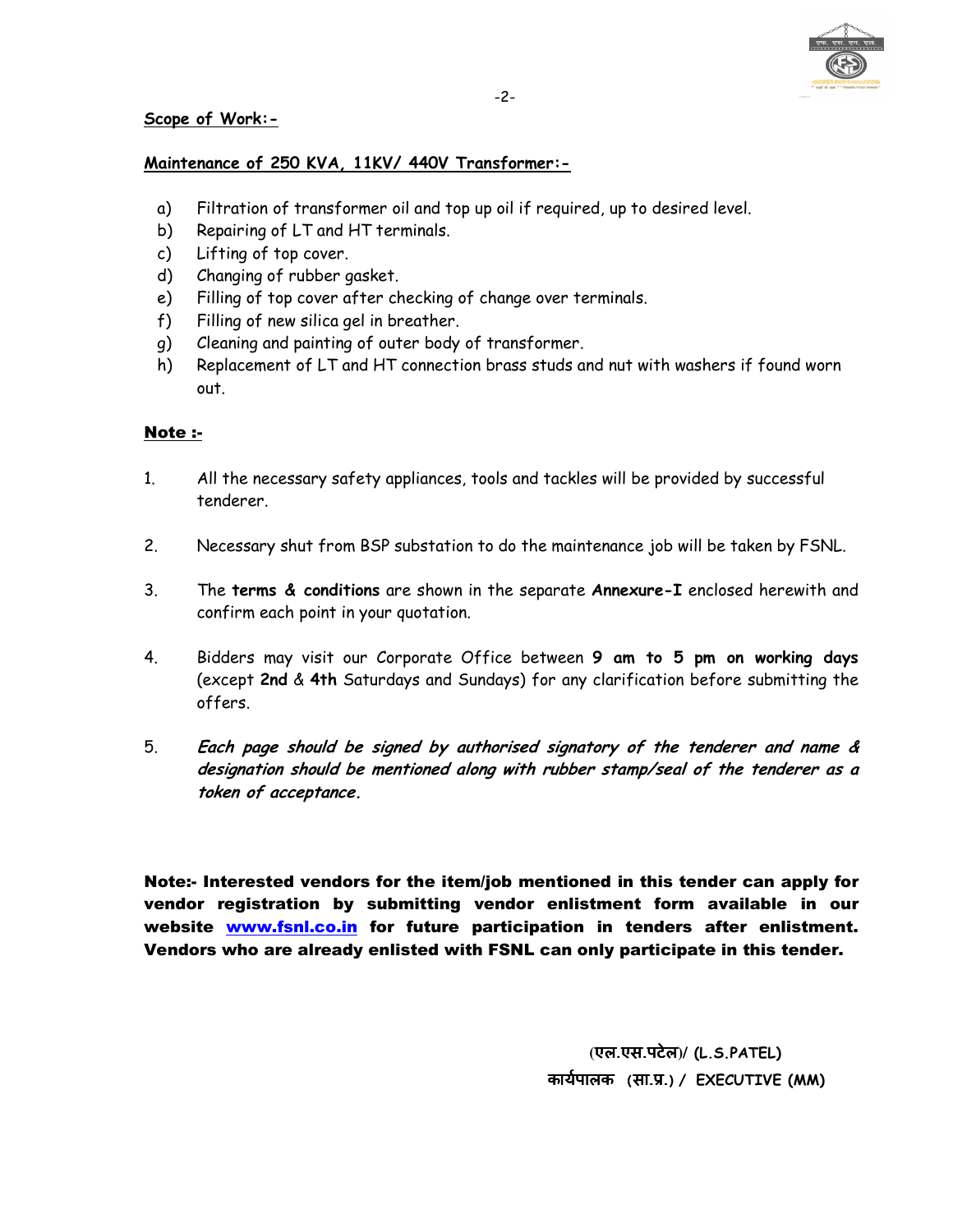

# ANNEXURE-I

# **TERMS & CONDITIONS**

- 1. **Firm Price :-** The price quoted should remain firm through complete execution of the order.
- 2. Tools and Tackles to be brought by the successful tenderer for servicing/break-down etc. free of cost.
- 3. **GST :-** Tenderers are requested to provide GST details as per Annexure-Il & IIl and also mention the percentage of GST applicable separately.
- 4. **GST Registration :-** Tenderers shall ensure that their GST registration and GST No. is valid and active at the time of opening of the tender.

"If in case the GST status is found invalid & not active, their offer is liable for rejection".

- 5. **Job Completion :-** Within 10 days from date of receipt of work order. Clearance Certificate is to be obtain from out Corporate Office (P&A Deptt.) before starting the job.
- 6. **Validity :-** The quotation should be valid for a period of 60 days from the date of opening of quotation.
- 7. **Preference to "Make in India" :-** Preference to Make in India will be given as per Annexure-IV. Tenderers have to submit signed and stamped Annexure-IV.
- 8. **Payment terms :-** 100% payment shall be made within **30 days** from the date of submission of your bill along with material(s) receipted challan duly certified by our **P&A Deptt.**.
- 9. **Banker's Details :-** Tenderers are requested to state **Banker's Name**, **Branch**, **Account No**., **IFS Code** and **PAN No.** for remittance of **payment though NEFT/RTGS**.
- 10. **Warranty :-** The complete job should be fully warranted for a period of **6 (Six) Months** from the date of satisfactory completion of the work against any defect in material and/or workmanship and should be totally trouble free. In the event of any defect/trouble developed during the warrantee, the same shall be rectified/replaced by you for providing suitable replacement free of cost including the to and fro transportation cost if any towards such job within 48 hours on receipt of our complaint.

| Date : | Signature               |  |
|--------|-------------------------|--|
|        | Name (in block letter)  |  |
|        | Designation :           |  |
|        | Rubber Stamp of the Co. |  |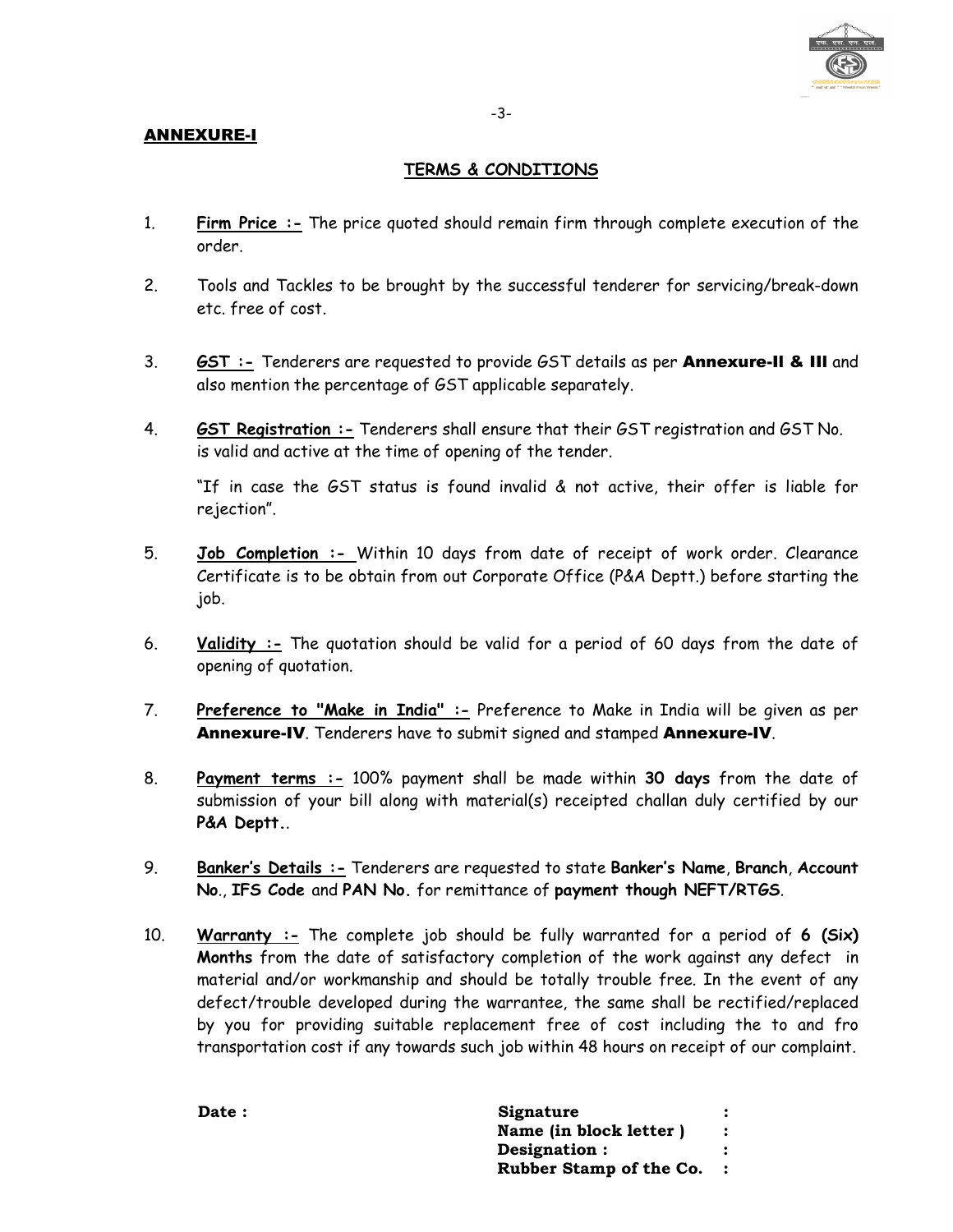

11. **Liquidated damages :-** Penalty @ 1/2% per week of the value of the unexecuted order shall be charged for delay in delivery beyond the scheduled job completion period, subject to a maximum of 5% of the value of the unexecuted order. Proportionate penalty for delay for part of a week shall also be payable by you. The penalty falling due shall be recoverable from your bill(s).

However, L.D. is exempted on account of force majeure conditions i.e. Lockout, Strike, Transporter's strike, Riot, Civil War, Restrictions imposed by Govt. and acts of God like Flood, Earthquake, fire etc. which are beyond the tenderer's control.

- 12. **Risk Purchase :-** In the event, the successful tenderer fails to execute the work order, FSNL reserves the right to get the same executed through some other source and the extra cost thereof including the duties and taxes shall be recoverable from the successful tenderer. Your offer shall be rejected if this Risk Purchase clause is not accepted.
- 13. **Disputes :-** Should any dispute as regards quality, quantity, specification, interpretations of the work order terms or methodology for execution of work arise, the decision of FSNL will be final and binding upon the tenderer.
- 14. **Removal of doubts :-** In respect of any matter concerning the working under the work order, not specifically provided on the work order, the decision of the competent authority of FSNL shall be conclusive and binding on the tenderer.
- 15. **Arbitration :-** All disputes or differences whatsoever arising between the parties out of or relating to the construction, meaning and operation or effect of this contract or the breach thereof shall be settled by arbitration in accordance with the Rules of Arbitration of the Indian Council of Arbitration and the award made in pursuance thereof shall be binding on the parties.
- 16. **Tender acceptance :-** FSNL does not bind itself to accept the lowest in our of the tender and reserves the right to reject any or all the tender, reduce or increase the quantities without assigning any reasons whatsoever.
- 17. **Conditional Offer:-** Quotation containing any other conditions other than those stated herein will be treated as conditional offer, which may be rejected.
- 18. **Environment, health and safety of the organization :-** The job as stipulated in this enquiry should not adversely affect the environment, health and safety of the organization.

Date : Signature : **Signature Name (in block letter ) : Designation : : Rubber Stamp of the Co. :**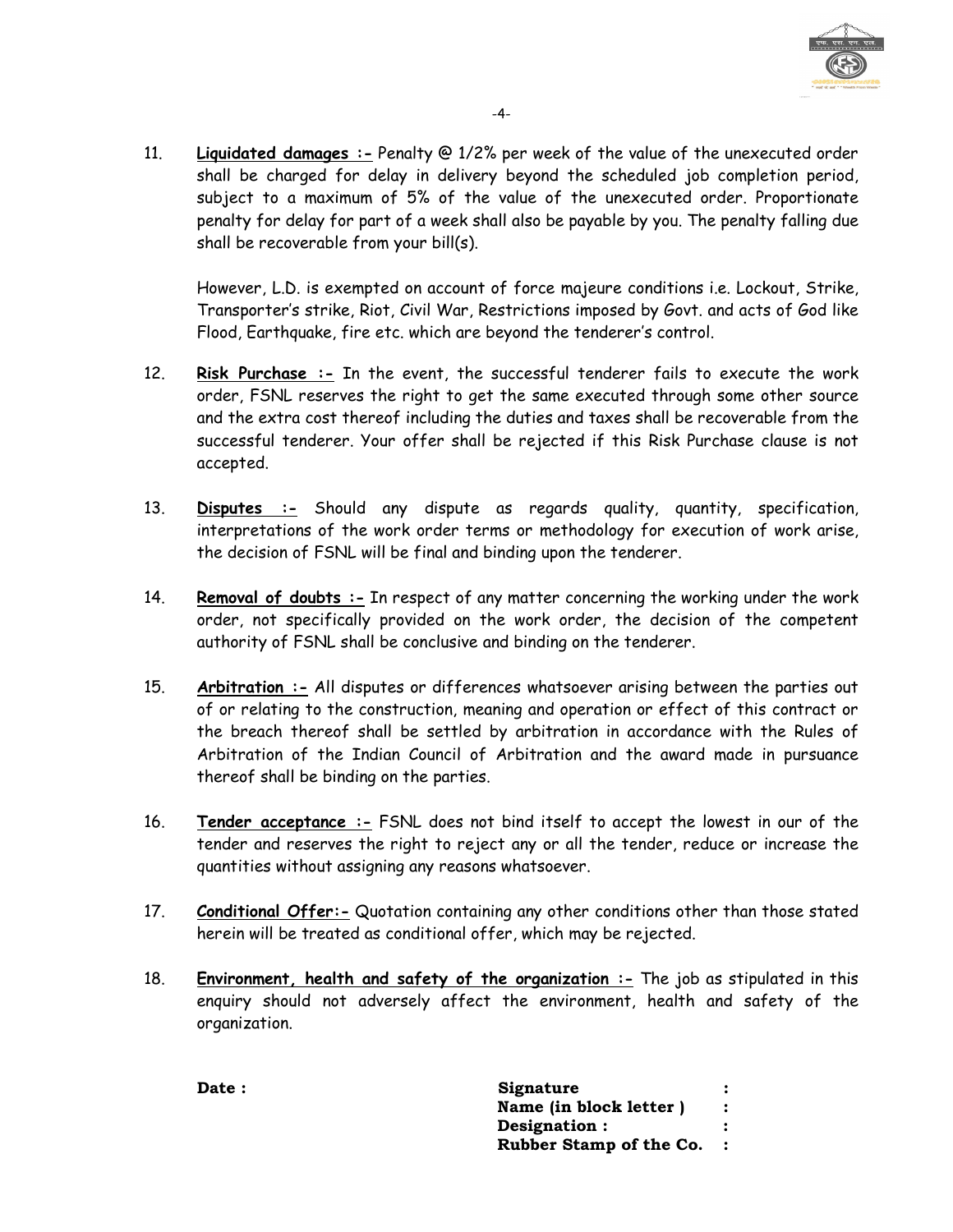

19. **MSME :-** Tenderer(s) falling under MSME category and having valid registration certificate with NSIC, are required to submit registration certificate to enable us to consider under MSME, so that applicable benefits/facilities shall be provided as per procurement policy of Government of India.

"**All MSEs will have to make declaration of Udyog Adhar Memorandum (UAM) number on Central Public Procurement Portal (CPPP), failing which such bidders will not be able to enjoy the benefits as per Public Procurement Policy for MSEs order, 2012 for tenders invited electronically through CPPP**".

20. **Blacklisting :-** The tenderer hereby declares that they have never been blacklisted and/or there were no debarring action against them by any Govt. organization/ CPSE/ Court. Further vendors who are found blacklisted at any later stage their bid/offer shall be liable for cancellation.

Also those vendors who cannot execute the job/supply as per the order, FSNL in its sole discretion reserves the right to cancel the order and blacklist the firm without any notice.

- 21. **Jurisdiction :-** Disputes if any, arising out of this transaction are subject to provisions of competent court having jurisdiction over Durg.
- 22. **Regret letter :-** Please forward your regret letter in case you do not wish to quote.

**All the above terms & conditions are acceptable to us.**

**Date :** Signature  **Name (in block letter ) : Designation : : Rubber Stamp of the Co. :**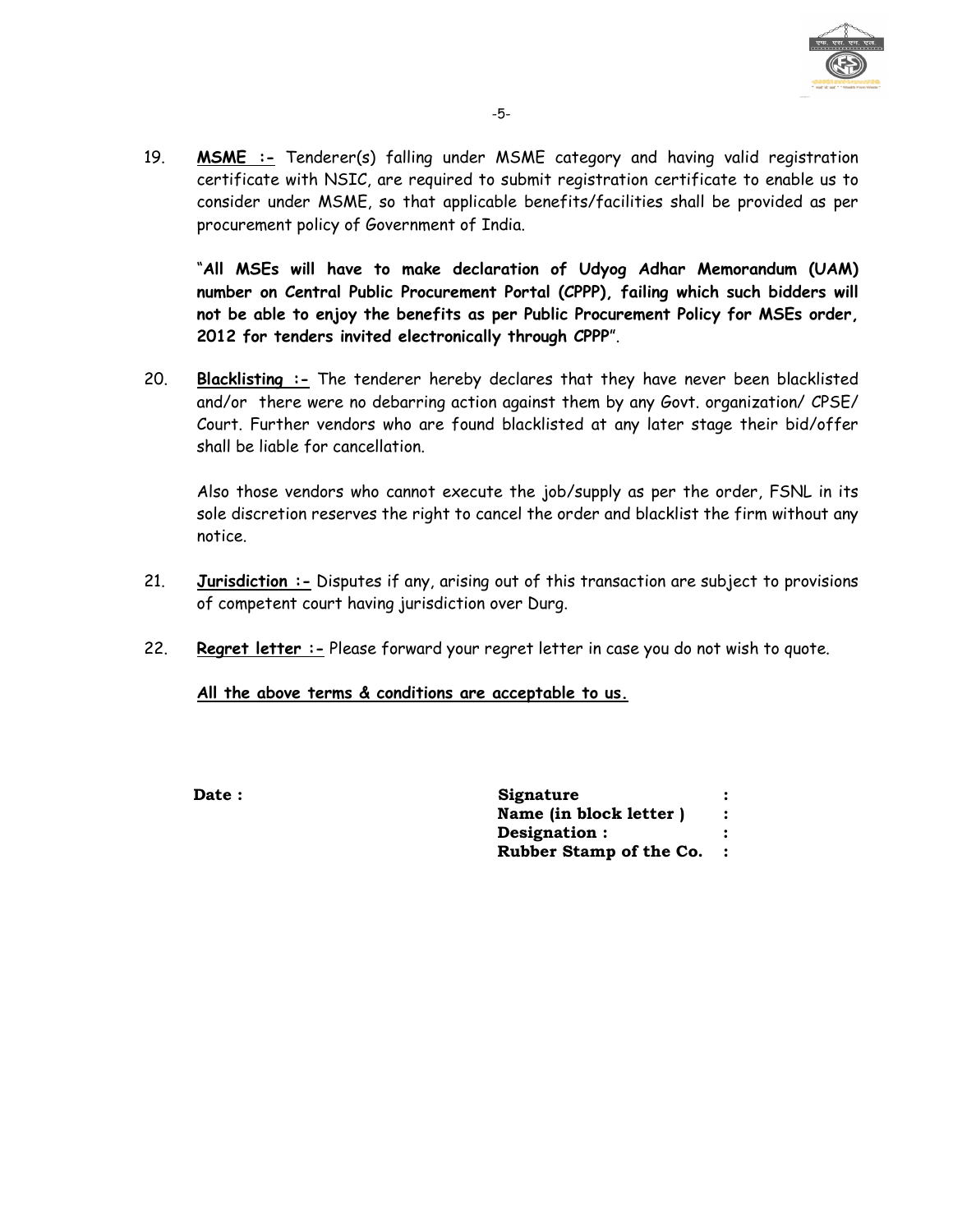

## ANNEXURE-II

# **Please indicate the @ ……….% of GST applicable and provide copy of GST Registration Certificate. Tenderers are requested to provide following information for GST Compliance:-**

|             | Name of<br>Authorised<br>Person under | Place of Business                        |                                           | <b>GST Regn</b> | Whether<br>under<br>Composition<br>Scheme |    | <b>HSN</b><br>Code<br>No. |
|-------------|---------------------------------------|------------------------------------------|-------------------------------------------|-----------------|-------------------------------------------|----|---------------------------|
| Vendor Name | GST with<br>Mobile No. &<br>Email ID. | Principal<br>Place of<br><b>Business</b> | Additional<br>Place of<br><b>Business</b> | No.<br>(GSTIN)  | Yes                                       | No |                           |
|             |                                       |                                          |                                           |                 |                                           |    |                           |
|             |                                       |                                          |                                           |                 |                                           |    |                           |
|             |                                       |                                          |                                           |                 |                                           |    |                           |
|             |                                       |                                          |                                           |                 |                                           |    |                           |
|             |                                       |                                          |                                           |                 |                                           |    |                           |
|             |                                       |                                          |                                           |                 |                                           |    |                           |
|             |                                       |                                          |                                           |                 |                                           |    |                           |
|             |                                       |                                          |                                           |                 |                                           |    |                           |

| <b>Date :</b> | <b>Signature</b>        |  |
|---------------|-------------------------|--|
|               | Name (in block letter)  |  |
|               | Designation :           |  |
|               | Rubber Stamp of the Co. |  |
|               |                         |  |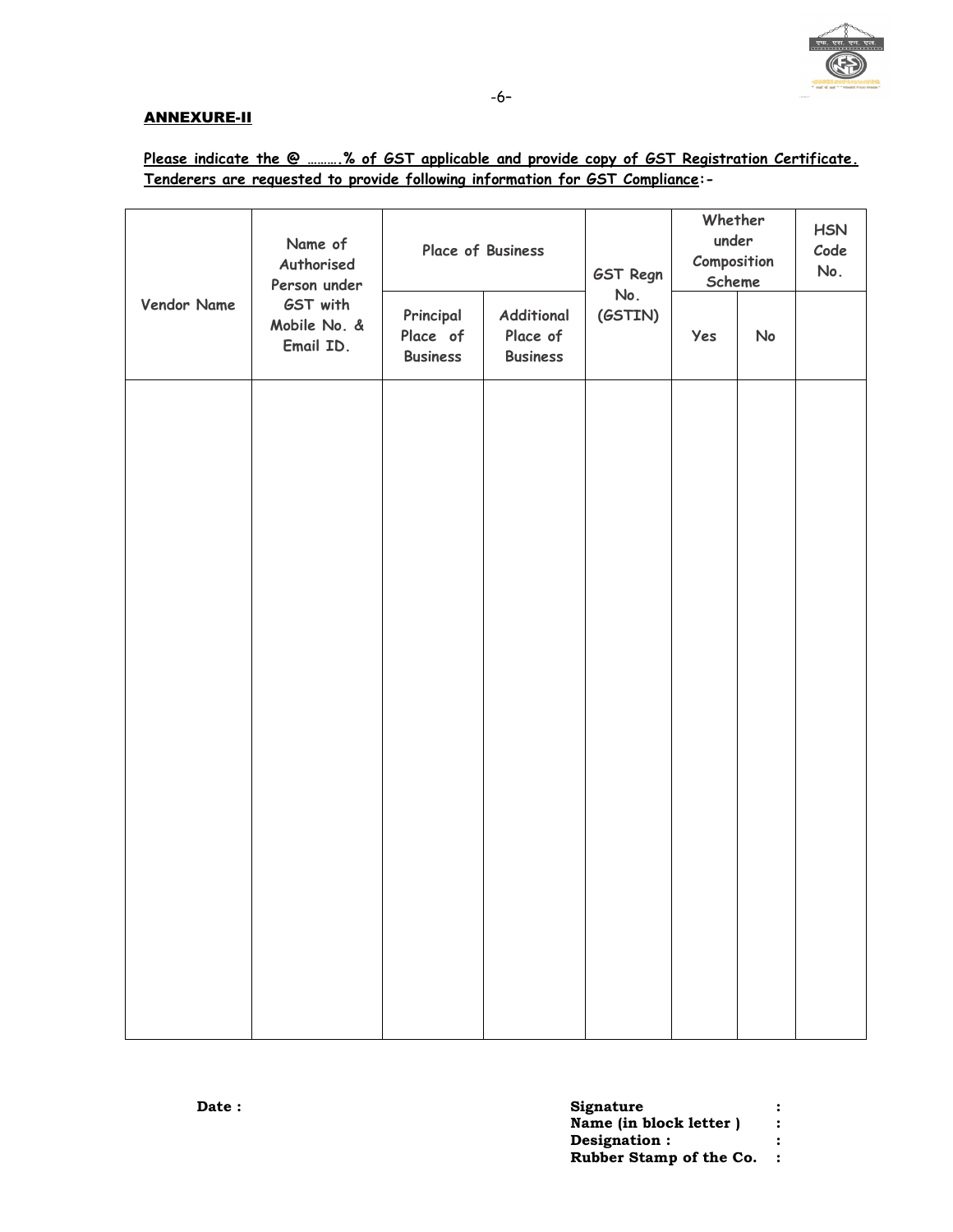### ANNEXURE-III



# **Following undertaking is to be provided by Contractor/ vendor's at the time of submission of quotation :-**

- 1. (a) We agree to do all things not limited to providing GST invoices or other documentation as per GST law relating to the above supply, payment of taxes, timely filling of valid statutory returns for tax period on the Goods and Service tax portal etc. that may be necessary to match the invoice on GST common portal and enable FSNL to claim input tax credit in relation to any GST payable under this Agreement or in respect of any supply/ service under this agreement.
	- (b) In case the Input Tax Credit of GST is denied or demand is recovered from FSNL on account of any non- compliance by the vendor/supplier/contractor, including non-payment of GST charged and recovered, the contractor shall indemnify FSNL in respect of all claims of tax, penalty and/or interest, loss, damages, costs, expenses and liability that may arise due to such noncompliance.
	- (c) Contractor/Vendor shall maintain high GST compliance rating track record at any given point of time.
	- (d) The Contractor/ Vendor shall avail the most beneficial notification, abatements, exemptions etc., if any, as applicable for the supplies/services under the Goods and Service Tax.
- 2. Any invoice issued in favour of FSNL shall contain the following particulars:
	- a. Name, address and GSTIN of the supplier;
	- b. Serial number of the invoice;
	- c. Date of issue;
	- d. Name, address and GSTIN of the recipient (FSNL Unit/C.O)
	- e. Name and address of the recipient and the address of the delivery, along with the State and its code,"
	- f. HSN code of goods or Accounting Code of services;
	- g. Description of goods or services;
	- h. Quantity in case of goods and unit or Unique Quantity Code thereof;
	- i. Total value of supply of goods or services or both;
	- j. Taxable value of supply of goods or services or both taking into discount or abatement if any;"
	- k. Rate of tax (Central Tax, State Tax, Integrated Tax (for inter-state supply), Union Territory Tax or cess);"
	- l. Amount of tax charged in respect of taxable goods or services (Central Tax, State Tax, Integrated Tax (for inter-state supply), Union Territory Tax or cess);"
	- m. Place of supply along with the name of State, in case of supply in the course of inter-state trade or commerce;"
	- n. Address of the billing where the same is different from the place of supply.
	- o. Signature or digital signature of the supplier or his authorised representative on Invoice.

| <b>Date :</b> | Signature               |  |
|---------------|-------------------------|--|
|               | Name (in block letter)  |  |
|               | Designation:            |  |
|               | Rubber Stamp of the Co. |  |
|               |                         |  |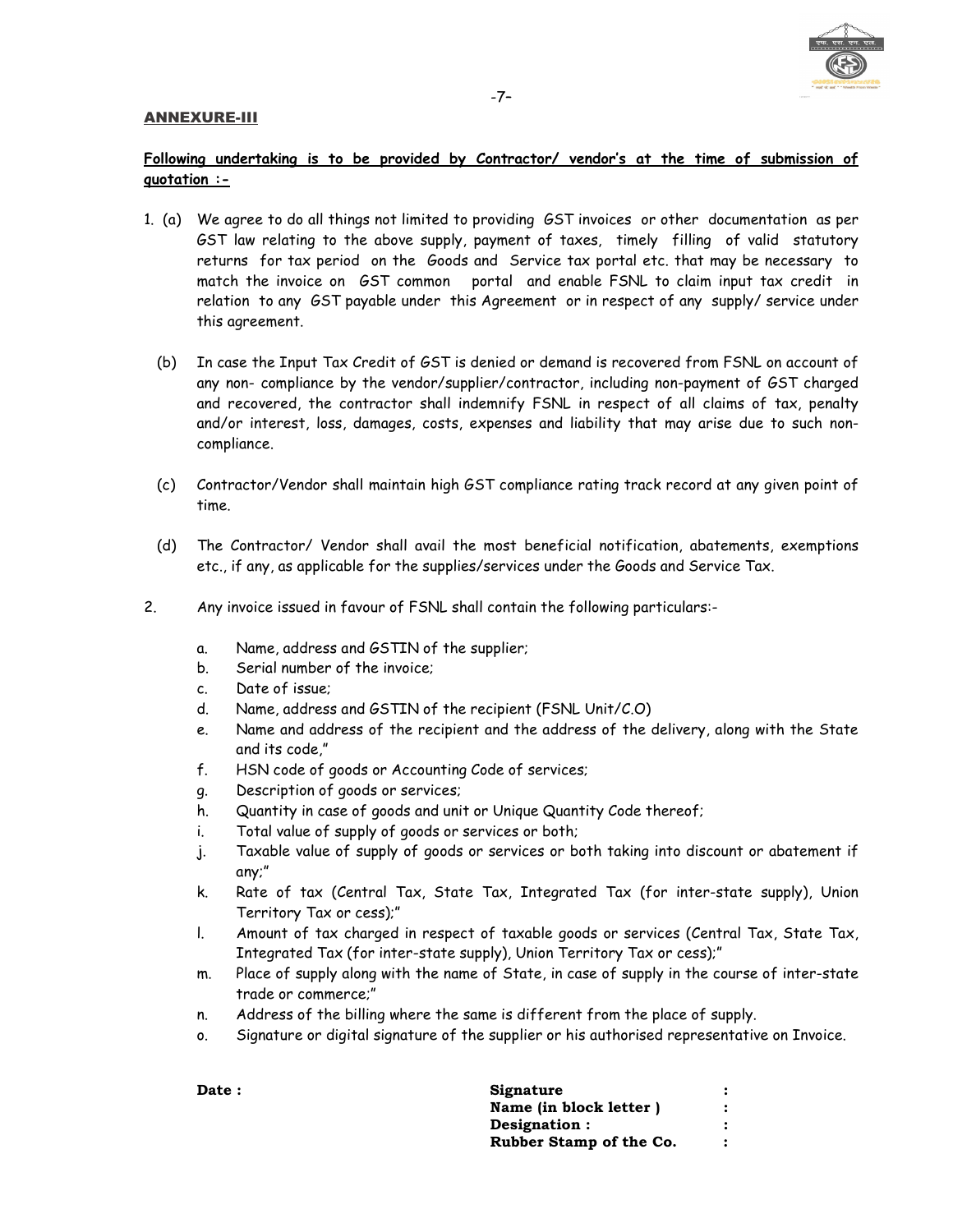

- 3. GST invoice shall be prepared in triplicate, in case of supply of goods, in the following manner:
	- a. The original copy being marked as ORIGINAL FOR RECIPIENT;
	- b. The duplicate copy being marked as DUPLICATE FOR TRANSPORTER and
	- c. The triplicate copy being marked as TRIPLICATE FOR SUPPLIER.
- 4. GST invoice shall be prepared in duplicate, in case of supply of services, in the following manner :
	- a. The original copy being marked as ORIGINAL FOR RECIPIENT; and
	- b. The duplicate copy being marked as DUPLICATE FOR SUPPLIER.
- 5. In case of any advance given against any supplies contract, the supplier of the goods shall issue Receipt Voucher containing the details as prescribed in the GST Acts 2017 read with GST Rules, 2017.
- 6. For the purpose of the above mentioned requirements, the contractor/vendor shall provide necessary documents as may be necessary and shall allow inspection of the same to concerned authorities.

**All the above terms & Conditions are acceptable to us.** 

| <b>Date :</b> | Signature               |  |
|---------------|-------------------------|--|
|               | Name (in block letter)  |  |
|               | Designation             |  |
|               | Rubber Stamp of the Co. |  |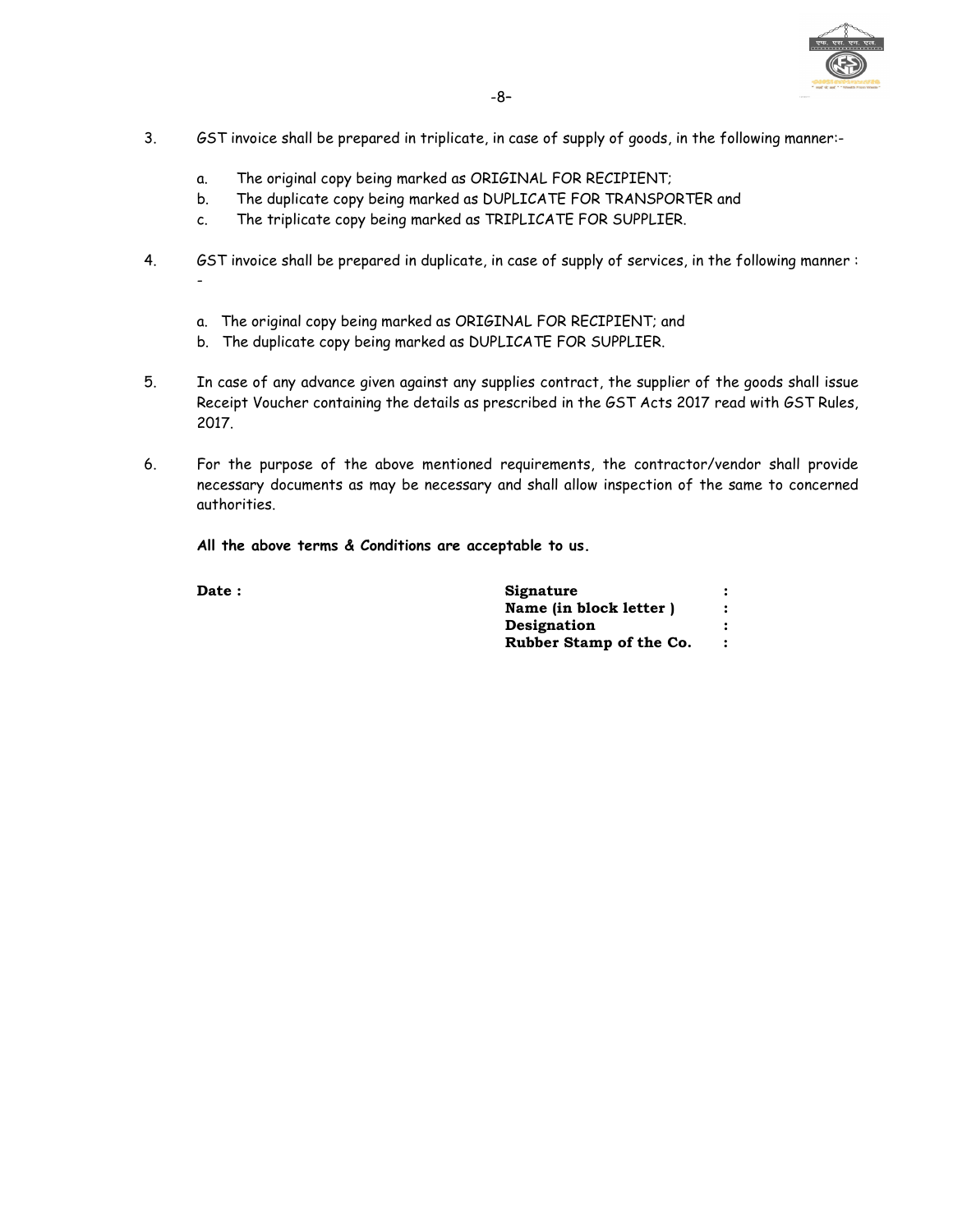

## ANNEXURE –IV

## **PREFERENCE TO "MAKE IN INDIA"**

- **1. Purchase preference shall be given to local suppliers in all procurement in the manner specified hereunder**: -
- (a) In procurement of goods where the estimated value of procurement is Rs. 50.00 lakhs or less, only the local suppliers shall be eligible. If the procurement of such goods is more than Rs. 50.00 lakhs, the provision as stipulated under shall be applicable as the case may be.
- (b) In procurement of goods which are divisible in number, following procedure shall be adopted:
	- (i). If the L1 bidder is from the local supplier, the contract for full quantity will be awarded to L1 bidder.
	- (ii). If L1 bidder is not from the local supplier, 50% of the order quantity shall be awarded to L1. Thereafter, the lowest bidder among the local supplier will be invited to match the L1 price for the remaining 50% quantity subject to the local supplier's quoted price falling within the margin of purchase preference of 20% & contract for that quantity shall be awarded to such local supplier subject to matching the L1 price. In case such lowest eligible local supplier fails to match the L1 price or accepts less than the offered quantity, the next higher local supplier within the margin of purchase preference shall be invited to match the L1 price for remaining quantity and so on, and contract shall be awarded accordingly. In case some quantity is still left uncovered on local suppliers, then such balance quantity may also be awarded to L1 bidders.
- (c) If the procurement of goods which are not divisible in number, such as procurement of services/repairs etc. following procedure shall be adopted: -
	- (i). If L1 is from the local supplier, the contract will be awarded to L1 bidder.
	- (ii). If L1 is not from a local supplier, the lowest bidder among the supplier will be invited to match the L1 price subject to local supplier's quoted price falling within the margin of purchase preference of 20% and the contract shall be awarded to such local supplier subject matching the L1 price.
	- (iii). In case such lowest eligible supplier fails to match the L1 price, the local supplier with the next higher bid within the margin of purchase preference of 20% shall be invited to match the L1 price and so on and contract shall be awarded accordingly. In case none of the local supplier within the margin of purchase preference matches the L1 price, then the contract may be awarded to the L1 bidder.

### **2. Verification of local content :-**

(i). The local supplier at the time of tender shall be required to provide self-certification that the item offered meets the minimum local content of 50% and shall give details of location(s) at which the local value addition is made.

Date : Signature :  **Name (in block letter ) : Designation : Rubber Stamp of the Co. :**